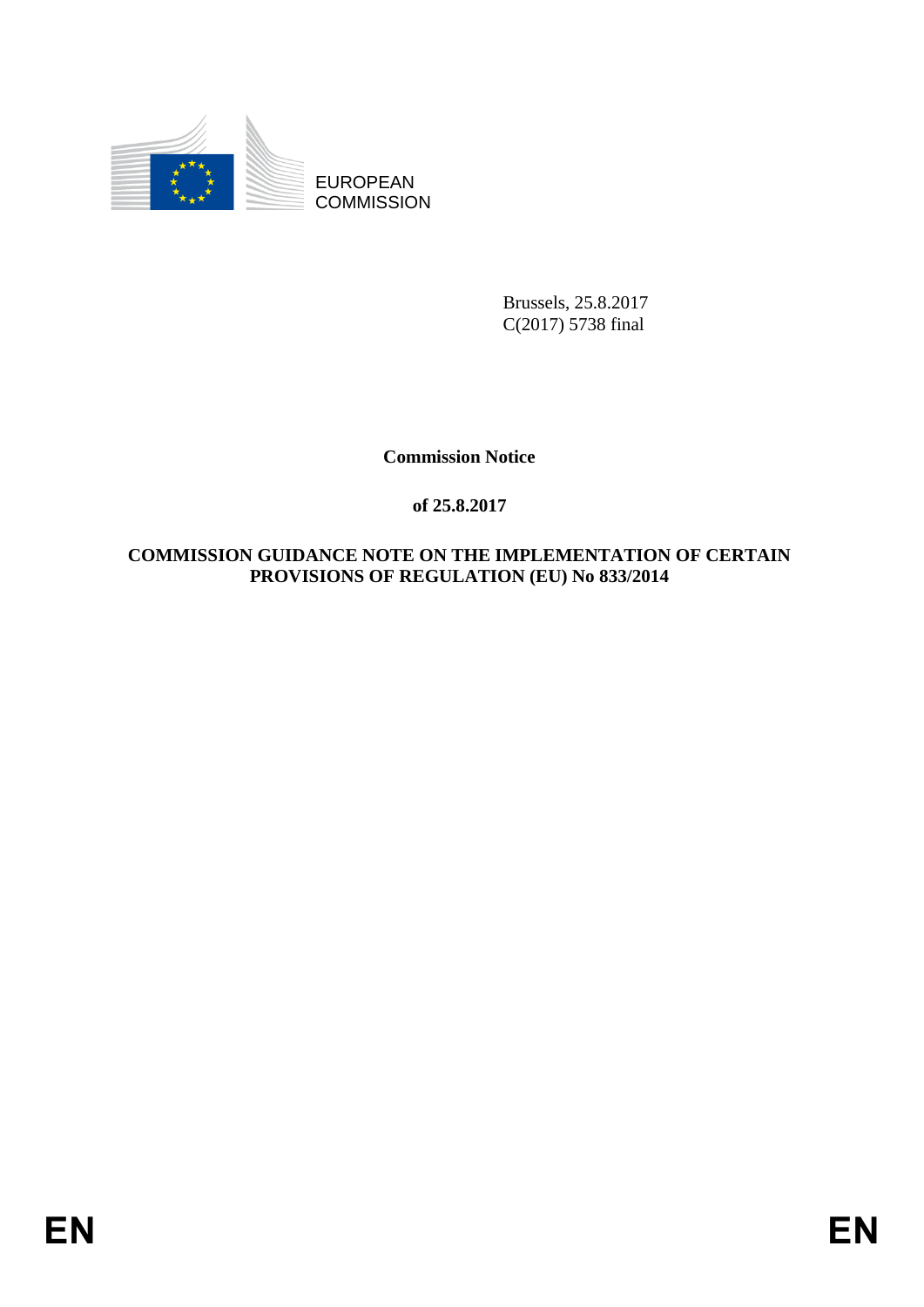# **COMMISSION GUIDANCE NOTE ON THE IMPLEMENTATION OF CERTAIN PROVISIONS OF REGULATION (EU) No 833/2014<sup>1</sup>**

On 31 July 2014 the European Union adopted a package of restrictive measures targeting sectorial cooperation and exchanges with the Russian Federation. The package consist of measures aimed at limiting access to EU capital markets for Russian State-owned financial institutions, an embargo on trade in arms, an export ban for dual use goods for military end use and end users, and restrictions on access to certain sensitive technologies particularly in the oil sector. The package was further extended on 8 September 2014 by the adoption of the Council Regulation (EU) No 960/2014 and amended on 4 December 2014 (Council Regulation (EU) No 1290/2014) and on 7 October 2015 (Council Regulation (EU) 2015/1797).

The aim of this note is to provide guidance on the application of certain provisions in Regulation (EU) No 833/2014, as amended, for the purpose of uniform implementation by national authorities and parties concerned. This guidance note is conceived in a form of answers to certain questions that have been brought to the Commission's attention. Should further questions arise, the Commission may revise or extend the questions and answers provided.

#### *QUESTIONS AND ANSWERS*

**.** 

### **Financial assistance (Articles 2a and 4)**

#### **1. Q. Do the provision of payment services and issuance of letters of guarantee/credit constitute financial assistance in the sense of Articles 2a and 4, and are therefore prohibited for the goods and technology subject to a ban?**

**A.** In Case C-72/15 (Rosneft), the Court of Justice clarified that the notion of 'financial assistance' in Article 4 does not include the processing of a payment, as such, by a bank or other financial institution. The term encompasses measures which require the financial institution concerned to commit its own resources. However, the Court of Justice also clarified that the processing of payments linked to the sale, supply, transfer or export of prohibited items, is prohibited.

The issuance of letters of guarantees/credit involves the commitment of the issuer's own resources, and as such constitutes financial assistance and is prohibited when linked to the underlying commercial transaction subject to a ban under Article 2a.

<sup>&</sup>lt;sup>1</sup> This note has been conceived as a guidance document from the Commission. In this note the Commission sheds light on its understanding of a number of provisions of the Regulation. It does not aspire to cover all provisions in an exhaustive manner, nor does it create any new legislative rules. The Commission oversees the application of Union law under the control of the Court of Justice of the European Union. Pursuant to the Treaties, only the Court of Justice of the European Union can provide legally binding interpretations of acts of the institutions of the Union. This Guidance Note is an updated and consolidated version of the Note of 16 December 2014 (C(2014)9950 final), as subsequently revised. It reflects the current understanding of the Commission of the relevant provisions of the Regulation. For ease of reference, please see the attached correlation table.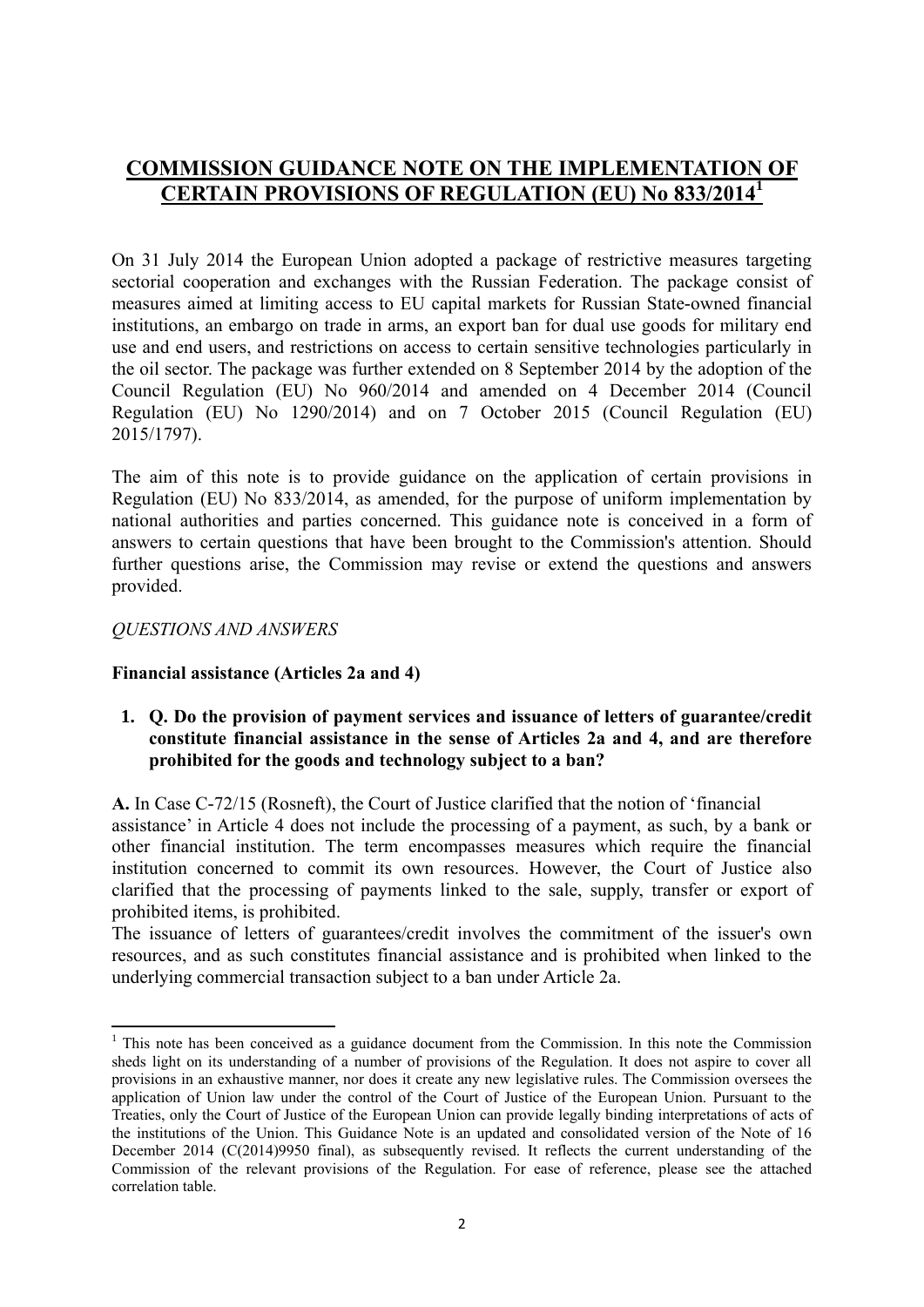### **2. Q. How are banks expected to comply with the prohibition on financial assistance within the meaning of Article 4 for the goods and technology that are subject to a ban?**

**A.** Banks should exercise due diligence when providing financial assistance to their customers and decline any such assistance made in breach of the Regulation.

While it is true that primary responsibility for the classification of goods and technologies lies with those responsible for sending or receiving such items, the prohibition to provide financial assistance for the goods subject to a ban is distinct from the prohibition to export such goods and is incumbent upon banks. Banks cannot rely on the sole declaration of their customer that the goods and technology concerned are not covered by restrictive measures, and need to exercise due diligence to comply with the Regulation.

#### **3. Q. Does financial assistance for the purpose of Article 2a and Article 4 cover insurance?**

**A.** Yes. The answer to question 1 above explains that financial assistance includes measures which require the financial institution concerned to use its own resources. That is the case for insurance services. Moreover, Article 2a and Article 4 explicitly refer to specific types of insurance- export credit insurance or reinsurance- as examples of the operations which are covered by the notion of financial assistance.

### **4. Q. Does the provision of equity and shareholders' loans constitute financing or financial assistance in the sense of Article 4(3)(b)?**

A. Yes. Article 4(3)(b) explicitly refers to "loans". In addition, the purpose of this provision is to cover any operation by which an economic operator obtains financial resources from another, which is the case for shareholders' loans and the provision of equity.

### **5. Q. What financial services should be considered to fall under the prohibition against providing "financial assistance" in Article 2a and Article 4?**

**A.** Financial assistance is defined non-exhaustively in Article 2a and Article 4 to include items like grants, loans and export credit insurance. It should be read as encompassing the provision of any form of financial service involving the use of the provider's own resources (including but not limited to credit or letters of guarantee, investment services, insurance etc.), all of which should be considered to be prohibited in relation to any sale, supply, transfer or export of these goods and technology.

### **6. Q. Is financing and financial assistance subject to authorisation pursuant to Article 4(3)(b) when it is only partly destined to the sale, supply, transfer or export of items in Annex II?**

A. Yes. Article 4(3)(b) provides that the financing or financial assistance must be "related" to the goods listed in Annex II, when such goods are supplied to a person or entity in Russia or when they are meant to be used in Russia. It does not require that such financing should be exclusively destined for such purposes.

### **7. Q. How does "financial assistance" as apprehended by Article 2a and Article 4 differ from the type of assistance covered by Article 5?**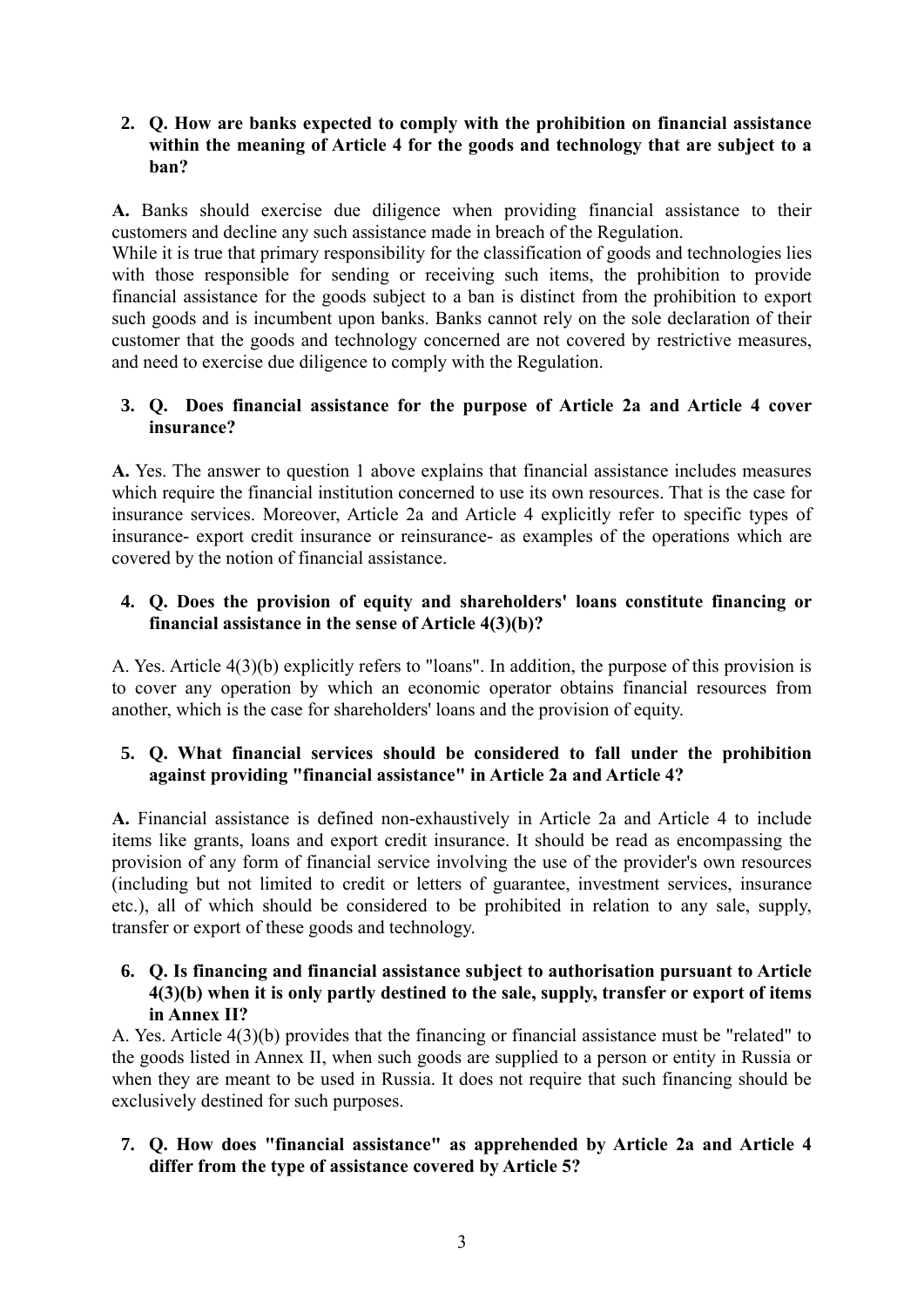**A.** In addition to putting a ban on purchasing, selling or dealing in certain financial instruments, Article 5 provides a clear and targeted prohibition against providing services ancillary to those activities. These "investment services" for, or "assistance in the issuance" of, prohibited financial instruments are different from the services related to certain goods and technology, as covered by Articles 2a and 4.

### **8. Q. Does the prohibition against providing financing or financial assistance for goods and technology in Articles 2a and 4 apply only within the territory of the EU?**

**A.** The location ("within the territory of the Union") of the conduct in question is only one of the possible factors referred to in Article 13, which defines the scope of Regulation (EU) No 833/2014. In accordance with that article, the scope also includes (but is not limited to) action taken by any legal person, entity or body "inside or outside the territory of the Union" which is "incorporated or constituted under the laws of a Member State"; the Regulation also applies "to any legal person, entity or body in respect of any business done in whole or in part within the Union".

#### **Restrictions on dual use goods and technology (Article 2a)**

# **9. Q**. **Is the participation in the ISO standardisation activities prohibited under Article 2a of Regulation (EU) No 833/2014?**

**A.** No. Participation in the ISO standard development process pursues a legitimate goal and does not imply, per se, violation of EU restrictive measures. Thus, representatives of EU entities are not prevented from continuing their standardisation activities. Considering the nature of standardisation activities, it can be presumed that the transferred technology in the framework of standard-setting activities is compatible with the provisions of Regulation (EU) No 833/2014. Nevertheless, the relevant persons should be called upon to remain vigilant about the type of technology shared in such a context. In case of doubt, the competent authority of the relevant Member State should be contacted for guidance.

#### **Restrictions on the provision of certain services in the oil sector (Article 3a)**

#### **10. Q. Does the term "specialised floating vessels" cover Platform Supply Vessels?**

**A.** For the purposes of Regulation (EU) No 833/2014, the term "specialised floating vessels" in Article 3a does not cover supply vessels such as Platform Supply Vessels, Anchor Handling Tug and Supply Vessels or Emergency Response Vessels.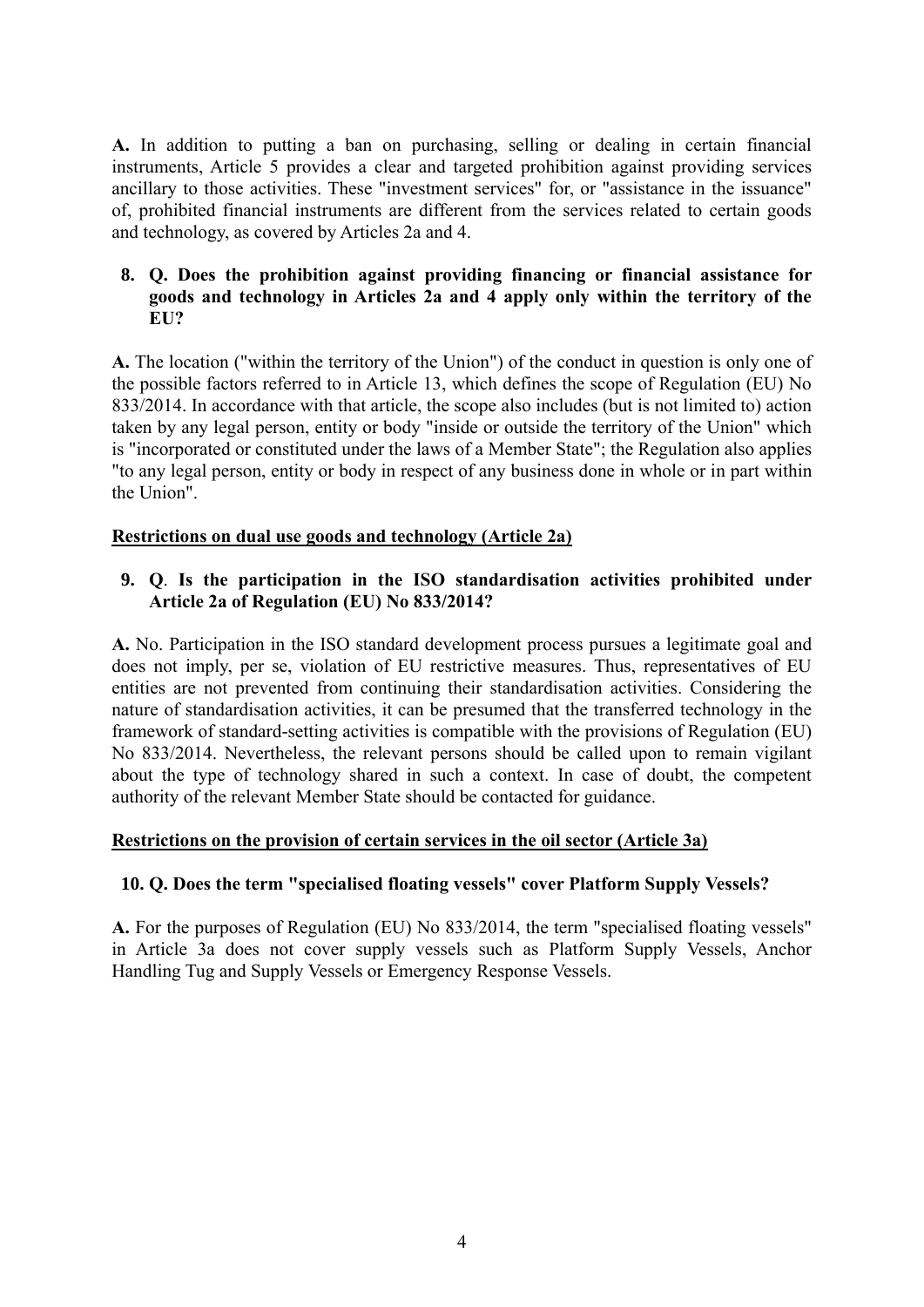#### **Financial services measures (Article 5)**

#### *Trade Finance*

### **11. Q. How should the exemption for the financing of non-prohibited goods under Article 5(3)(a) be interpreted?**

**A.** The exemption for trade financing provided for under Article 5(3)(a) should be interpreted as an exception from the general rule which prohibits the providing of loans and credit under Article 5(3), and should be read in the context of the general aim of the restrictive measures. As such, it should be interpreted narrowly. It is also important to recall that the exemption is included in order to ensure that legitimate EU trade is not harmed. Thus, the exemption applies where the goods for which financing is being provided are: (a) consigned from the EU to a third country, or (b) received into the EU from a third country (i.e. the EU is the destination). The mere transit of goods through the EU would be insufficient; there must be a meaningful nexus with the EU, in order for this exemption to apply.

### **12. Q. Can EU persons process payments, provide insurance, issue letters of credit, extend loans, to targeted entities for non-prohibited exports or imports of goods or non-financial services to or from the Union after 12 September 2014?**

**A.** These operations fall in any event under the exemption in Article 5(3) and are therefore not prohibited.

### **13. Q. If an EU person had extended a loan or credit with a maturity exceeding 30 days to a targeted entity before or on 12 September 2014 for the export or import of non-prohibited goods or non-financial services to or from the Union, can the payment schedule or drawdown or disbursement terms be modified, account receivables sold to another targeted entity or debt from that loan or credit be taken over by another targeted entity?**

**A.** Yes, all of these operations are allowed if and when such loans and credit fall under the exception in Article 5(3)(a) as they relate to non-prohibited goods or non-financial services within the meaning of the Regulation.

### **14. Q. Does the trade finance exemption in Article 5(3) also apply to exports or imports of non-prohibited goods to or from the Union, when such goods also include thirdcountry content?**

**A.** Yes, as long as the expenditure for goods and services from a third country is necessary for the execution of the export or import contract to or from the Union.

### **15. Q. Does the trade finance exemption in Article 5(3) also apply to exports or imports of non-prohibited goods between the Union and any third State, when such goods transit through another third State?**

**A.** Yes, as long as the export or import contract clearly stipulates that the imports or exports originate in or are destined to the EU.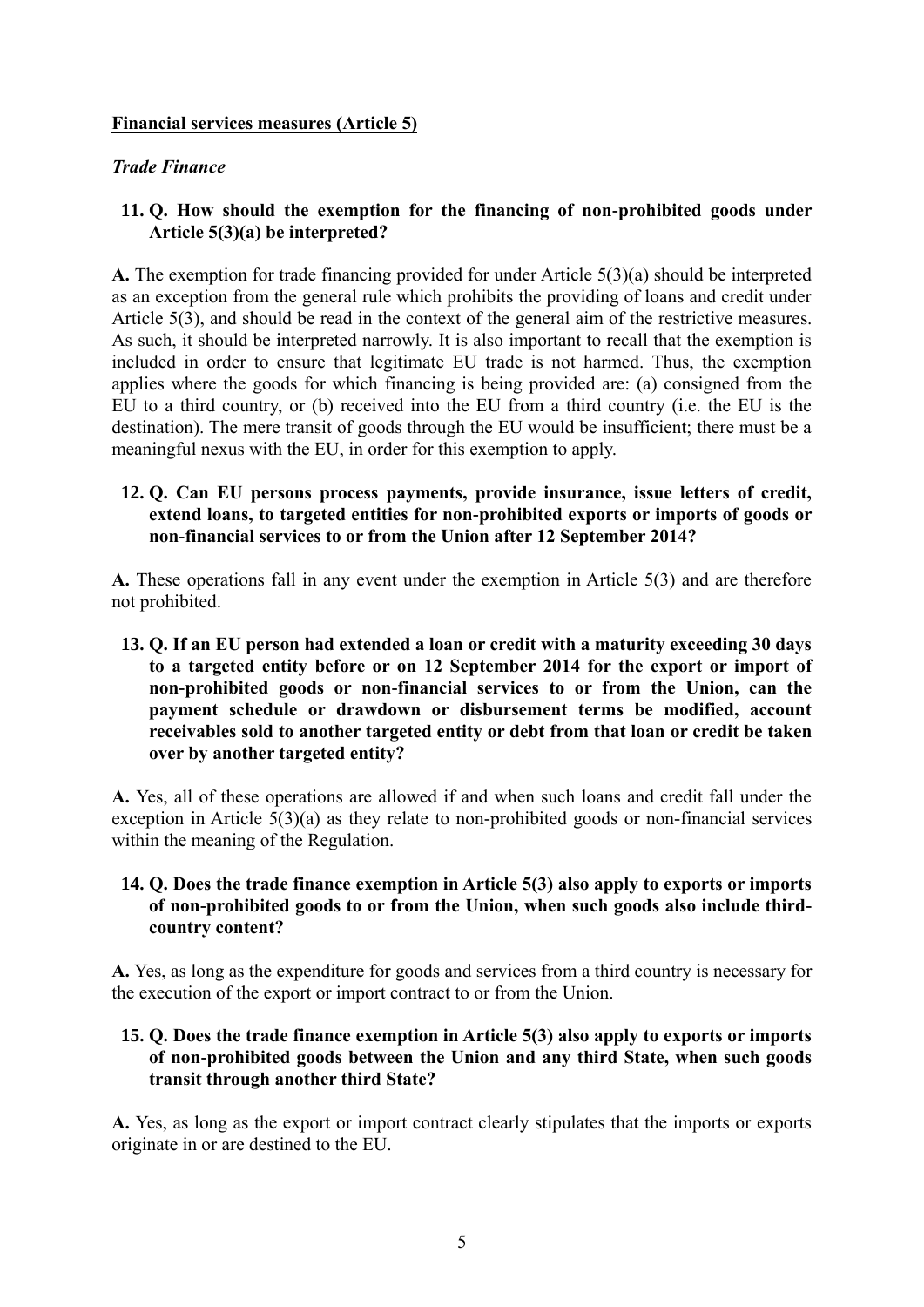**16. Q. Do the references to "any third State" or "another third State" in Article 5(3) also include Russia?** 

# **A.** Yes.

# **17. Q. Can official Export Credit Agencies (ECAs) in the EU provide financing to targeted entities to support exports, including local costs, of non-prohibited goods from the Union?**

**A.** Yes, within the limits established by the OECD Arrangement on Officially Supported Export Credits which is binding in the EU by virtue of Regulation (EU) No 1233/2011.

### **18. Q. Can EU persons provide financing, including extending loans, to targeted entities for the export or import of goods or services between third States after 12 September 2014?**

**A.** Trade between third countries, where the export does not originate in the Union and the import is not destined to the Union, does not fall under the exemption under Article 5(3). Only loans or credit with repayment terms of 30 days or less, which are outside the scope of the prohibition on new loans and credit set out in Article 5, may be provided to targeted entities for the export or import of goods or services between third countries.

## **19. Q. Can EU persons confirm or advise a letter of credit that was issued after 12 September 2014 by a targeted entity for the export or import of goods or services between third States? Is discounting or post-financing of such letters of credit allowed?**

**A.** EU persons can confirm or advise such letters of credit and provide discounting or postfinancing for them, unless the applicant of the letter of credit (the buyer or importer) is a targeted entity under Article 5 and the maturity is longer than 30 days. That would constitute extending credit to a targeted entity that is not covered by the trade finance exemption and would therefore be prohibited.

### **20. Q. Can EU persons purchase bonds issued by a targeted entity after 12 September 2014, with a maturity exceeding 30 days, if those are to fund the export or import of non-prohibited goods or non-financial services to or from the Union?**

**A.** No, the trade finance exemption applies to Article 5(3) (loans or credit), but does not apply to paragraphs (1) and (2) of Article 5. Purchasing such bonds is prohibited by the latter provisions.

### **21. Q. Are Interest Make-Up Agreements (IMU) with a targeted entity (bank) covered by the prohibitions in Article 5, if such IMU is to help finance the export or import of non-prohibited goods or non-financial services to or from the Union?**

**A.** IMUs are considered to be interest rate swaps and as such not covered by the prohibitions in Article 5.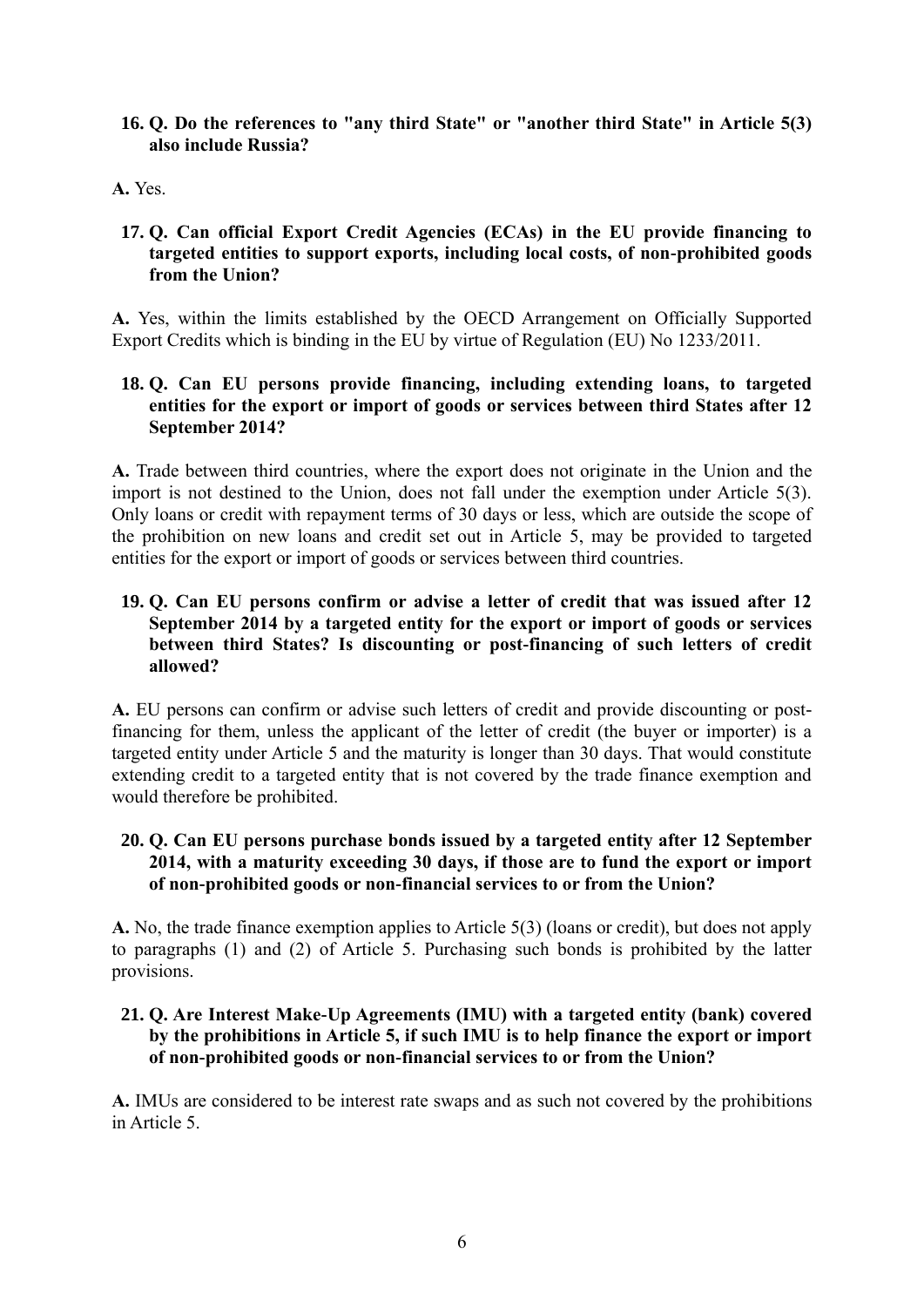# *Emergency funding*

### **22. Q. How should the notion of "emergency funding" under Article 5(3) be understood?**

**A.** Determining an emergency necessarily requires a careful case-by-case assessment of the circumstances. Regulation 833/2014 requires that this is specific and documented in order to meet solvency and liquidity criteria for legal persons established in the Union.

In situations such as those set out in Article 32(4) of Directive 2014/59/EU (Bank Recovery and Resolution Directive), the exemption for emergency funding under Article 5(3) of the Regulation may apply.

#### *Loans (other than for trade finance or emergency funding)*

## **23. Q. If an EU person had extended a loan or credit to a targeted entity before or on 12 September 2014, is it allowed to sell a part of or the whole claim with a maturity exceeding 30 days to another targeted entity?**

**A.** Yes, the resale of the account receivable (i.e. factoring) to another targeted entity is allowed to the extent that it does not involve any new loans or credit to either targeted entity.

### **24. Q. If an EU person had extended a loan or credit with a maturity exceeding 30 days before or on 12 September 2014, is the EU person allowed to agree to a takeover whereby a targeted entity assumes the role of the borrower, of the debt arising from such loan after 12 September 2014?**

**A**. No, as it would effectively correspond to making a new loan or credit to a targeted entity after 12 September 2014 and would therefore be prohibited by Article 5(3). An EU entity shall not agree to a takeover of existing loans or credit by a targeted entity.

### **25. Q. If an EU person had extended a loan or credit with a maturity exceeding 30 days before or on 12 September 2014, is the EU person allowed to cancel out (i.e. 'forgive') the debt arising from such a loan after 12 September 2014?**

**A.** No. Article 5(3) prohibits extension of new loan or credit to targeted entities. The aim is to restrict access to capital, even in circumstances where the sums extended need to be reimbursed. The cancelling of the debt would *a fortiori* provide such access to capital, i.e. in the same way as a loan but without a duty to reimburse, and hence is also prohibited.

### **26. Q. Does Article 5(3) prohibit the award of grants to legal persons, entities or bodies in Annex III?**

**A**. Yes. As explained in the answer to question 25, the aim of Article 5(3) is to restrict access to capital, even in circumstances where the sums extended need to be reimbursed. Grants amount to an increase of the recipient's capital without a duty to reimburse, and are thus, a fortiori, prohibited.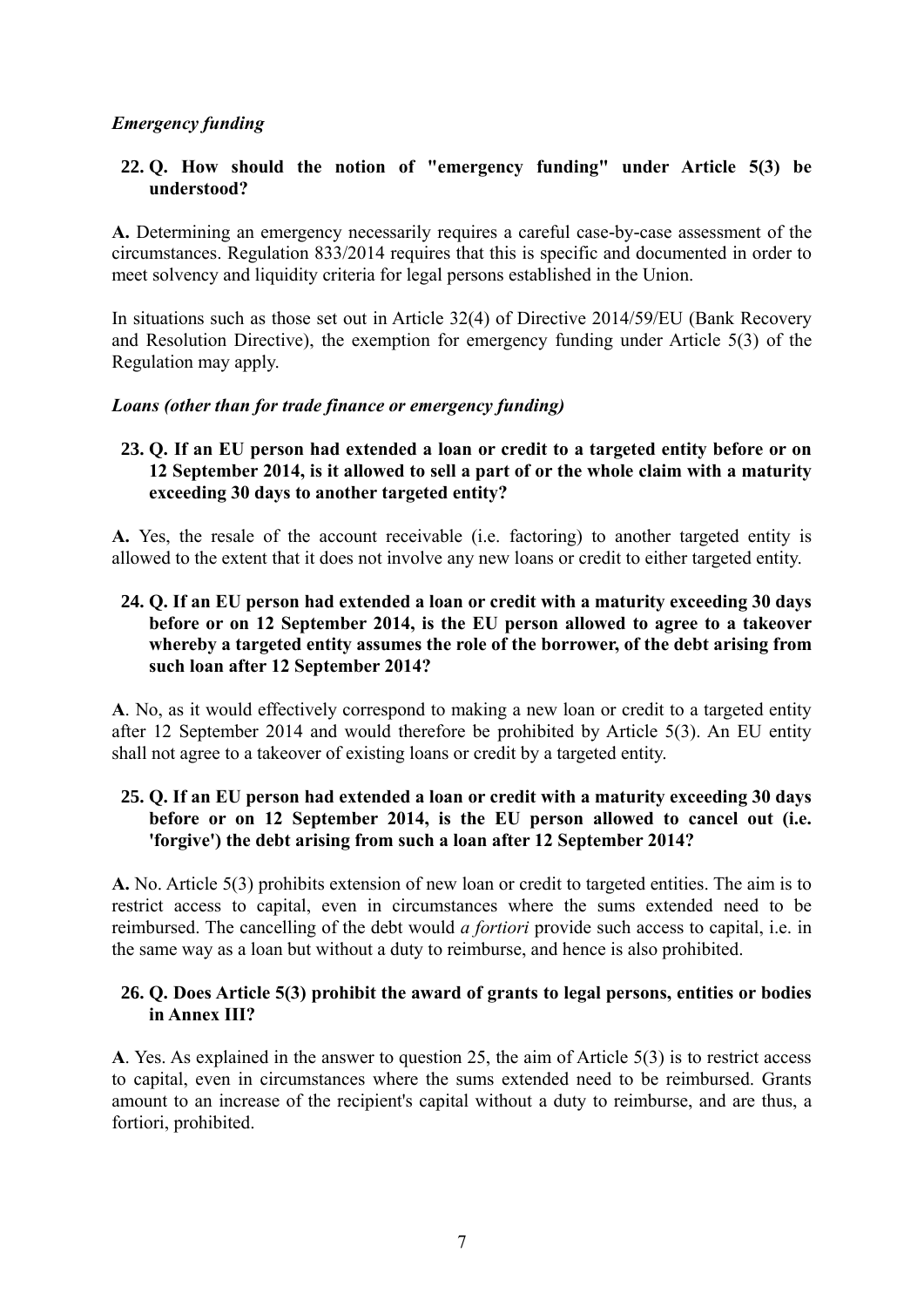### **27. Q. Can EU persons place term deposits with a maturity exceeding 30 days in a targeted entity (bank) after 12 September 2014?**

**A.** Deposit services are not as such covered by the prohibitions set out in Article 5 of the Regulation. However, where (term) deposits are to be used to circumvent the prohibition on new loans, such deposits would be prohibited under Article 12 in combination with Article 5 of the Regulation.

**28. Q. Can EU persons provide payment or settlement services in regard to loans made to a targeted entity, including in the context of correspondent banking? Must all correspondent banks be expected to establish the nature of the underlying credit in order to determine whether the trade finance exemption applies?** 

**A.** For the purposes of Article 5(3), payment and settlement services, including through correspondent banking, should not be construed as 'making' or 'being part of an arrangement to make' a new loan or credit to a targeted entity.

**29. Q. Can an EU credit institution owned by more than 50% by an entity listed in Annex III provide collateral (e.g. in the form of guarantees, deposits, pledges, risk participations or funded participations) for intra-group risk mitigation purposes to its non-EU subsidiary, if the latter is covered by Article 5(1)b?** 

**A.** Yes, provided it does not constitute a new loan or credit with maturity exceeding 30 days, and the collateral used is not a transferable security or money market instrument covered by paragraphs (1) and (2) of Article 5.

# **30. Q. If an EU person has provided a good or service to a targeted entity, would payment terms/delayed payment for such a good or service exceeding 30 days constitute a new loan or credit?**

**A.** Payment terms/delayed payment for goods or services are not considered loans or credit for the purpose of Article 5 of the Regulation. The provision of payment terms/delayed payment may not be used, however, to circumvent the prohibition to provide new loans or credit under Article 5. Payment terms granted to the entities targeted by Article 5 which are not in line with normal business practice or which, since 12 September 2014, have been substantially extended may suggest circumvention. Such circumvention would be prohibited under Article 12 in combination with Article 5.

### **31. Q. How should the rollover of debt obligations by targeted entities be treated under Article 5(3)?**

**A.** The prohibitions in Article 5 extend to the rollover of existing debt. Any rollovers must comply with the 30-day maturity limit imposed for new transactions made after 12 September 2014.

However, it is possible that a succession of rollover agreements each with a maturity of 30 days or less could amount to circumvention, as described in Article 12 of the Regulation. This should be assessed in the light of the concrete circumstances of a specific case.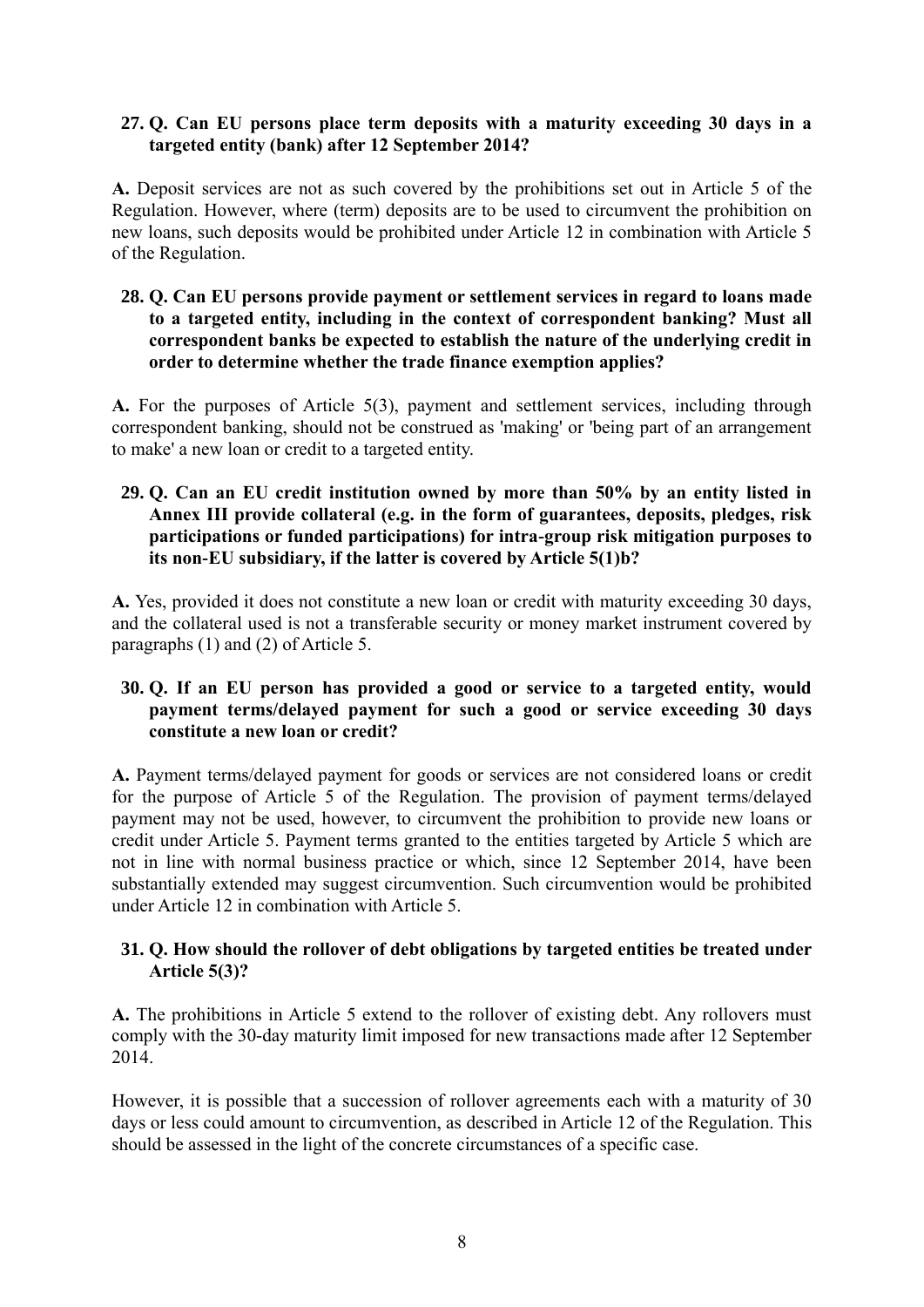#### **32. Q. Can an EU person provide funds to a non-targeted entity, including loans or credit, which are channelled through a targeted entity, provided that the funds do not stay with the targeted entity for more than 30 days?**

**A.** Yes, that would not constitute providing a new loan or credit with a maturity exceeding 30 days to a targeted entity and would therefore not fall within the prohibition in Article 5.

## **33. Q. Certain provisions in Article 5<sup>2</sup> , including the provision of loans or credit, stipulate or imply an exclusion of EU subsidiaries of targeted entities. How should this exclusion be understood, bearing in mind that circumvention of the Regulation is prohibited under Article 12?**

**A.** Article 5 is carefully designed to ensure that EU subsidiaries of targeted entities do not become targeted entities themselves. The obligation not to provide credit, beyond a 30 day maturity threshold, extends only in relation to targeted entities, their non-EU subsidiaries, and persons acting on their behalf, under article 5(3). Furthermore, it should be borne in mind that the EU subsidiary of a targeted entity is itself directly subject to compliance with the Regulation and should not be passing funds on to a targeted entity within the Group.

Nevertheless, abuse of this exception to enable a targeted entity to obtain funding would constitute circumvention under Article 12, which EU persons considering providing loans should take reasonable care to prevent. This should be assessed in the light of the concrete circumstances of a specific case. In particular, the potential lender is obliged to refuse granting a credit/loan when it knows or becomes aware that the funds in question would end up with a targeted entity.

# **34. Q. Does Regulation (EU) No 833/2014 limit the ability of EU subsidiaries of targeted entities to monitor risks, including the evaluation of credit risk, for banking operations across the group?**

**A.** The purpose of Article 5 is to restrict access to capital markets and create pressure for the Russian government (as explained in the sixth recital of Regulation 960/2014). Receiving information and undertaking risk management and monitoring is thus unaffected by the Regulation. However, such risk management would not be permitted if it amounted to activity prohibited under Article 5, such as participating in the making available of loans or assisting in the issuance of transferable securities with respect to targeted entities.

### *Capital markets*

### **35. Q. Are derivatives covered by the prohibitions in paragraphs (1) and (2) of Article 5?**

**A.** Derivatives which give the right to acquire or sell a transferable security or money market instrument covered by paragraphs (1) and (2) of Article 5, such as options, futures, forwards or warrants, irrespective of how they are traded (on-exchange or over-the-counter (OTC)) are

**<sup>.</sup>** <sup>2</sup> These are: Article 5(1)(b) and (2)(c), in combination with Article 5(3) first subparagraph (as the case may be), as well as point (b) of Article 5(3) second subparagraph.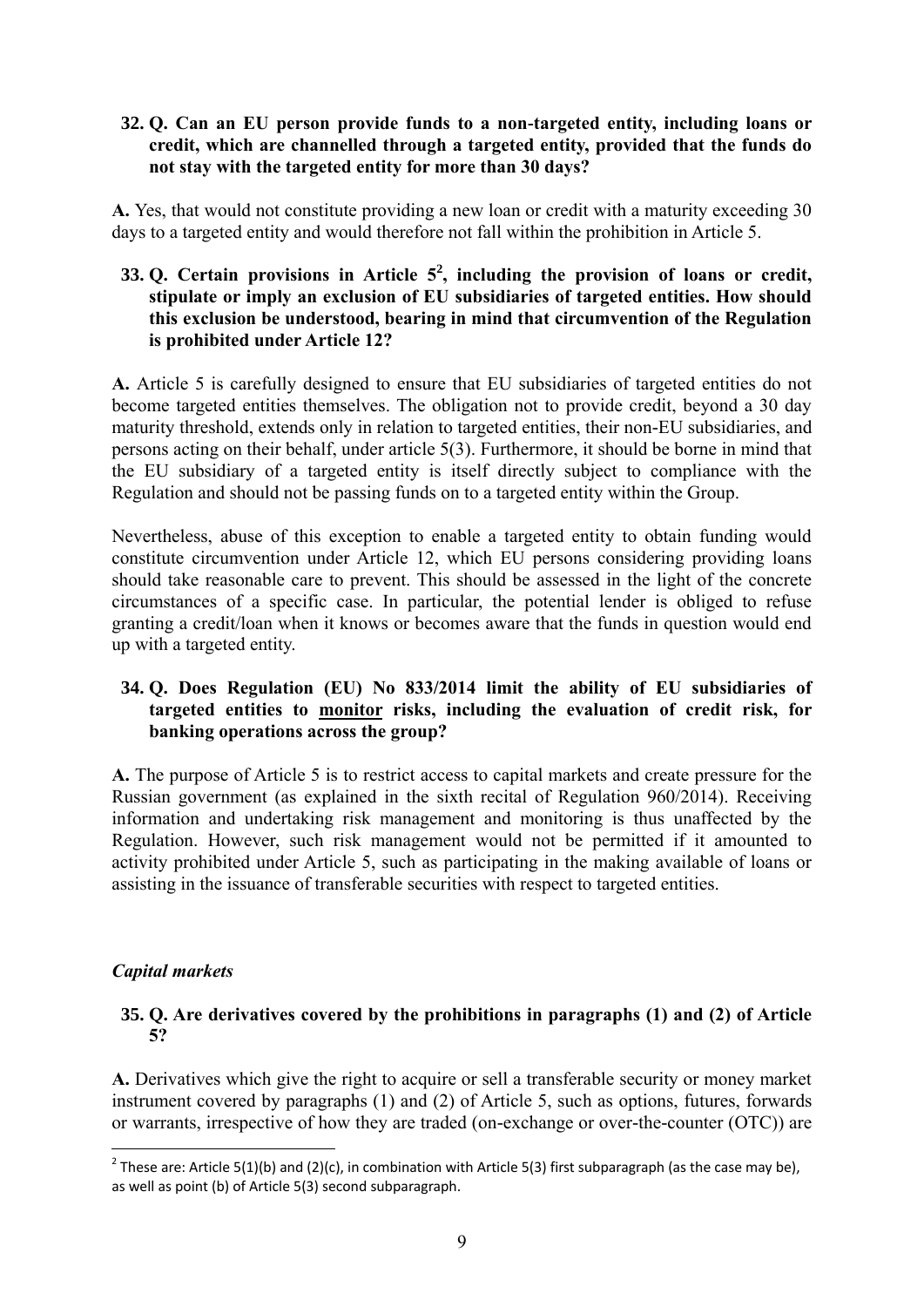covered by the prohibition set out in Article 5. Certain other derivatives, such as interest rate swaps and cross currency swaps, are not covered by the prohibitions set out in Article 5(1) and 5(2), nor credit default swaps (except where these give the right to acquire or sell a transferable security). Derivatives used for hedging purposes in the energy market are also not covered.

### **36. Q. Can a modification be made to a transferable security entered into prior to 1 August 2014 or 12 September 2014 respectively, or would any such modification make such a contract qualify as a 'new' (and thus prohibited) transferable security for the purposes of applying Article 5(1) and (2)?**

**A.** The level of materiality of any changes made by the modification should be taken into account in determining whether or not a modification to an existing contract reasonably requires this to be considered a new instrument. It is prohibited to adjust a transferable security entered into prior to 1 August 2014 or 12 September 2014 respectively where the modification would actually or potentially result in additional capital being made available to a targeted entity. Other changes are permitted.

### **37. Q. Can EU persons issue or deal with depositary receipts issued after 1 August 2014 (in the case of entities covered by Article 5(1)) or after 12 September 2014 (in the case of entities covered by Article 5(2)) if such depositary receipts are based on equity issued by a targeted entity?**

**A.** Depositary receipts are transferable securities as defined in Article 1. Consequently, EU persons may not issue or deal in depositary receipts issued after 1 August 2014 (in the case of entities covered by Article 5(1)) or after 12 September 2014 (in the case of entities covered by Article  $5(2)$ ) in any of the following cases:

- the depositary receipts are based on equity issued by a targeted entity after 1 August 2014 (in the case of entities covered by Article 5(1)) or after 12 September 2014 (in the case of entities covered by Article 5(2)); or,
- the depositary receipts are based on equity issued by a targeted entity before or on 1 August 2014 (in the case of entities covered by Article  $5(1)$ ) or before or on 12 September 2014 (in the case of entities covered by Article 5(2)) and are issued under a depositary agreement with that targeted entity. These depositary receipts would constitute new transferable securities issued on behalf of a targeted entity, and would therefore be prohibited by Article  $5(1)(c)$  or Article  $5(2)(d)$ .

### **38. Q. Does Article 5(2) prohibit the issuance, after 12 September 2014, of Global Depositary Receipts (GDRs), pursuant to a depositary agreement concluded with one of the entities listed in Annex VI, where those GDRs represent shares issued by one of those entities before 12 September 2014?**

A. Yes. The expression 'transferable securities' includes, in accordance with the definition in Article 1(f) of Regulation No 833/2014, depositary receipts in respect of shares. Article 5(2)(b) of the Regulation prohibits any transaction consisting in purchasing, selling, providing investment services or assistance in the issuance of certain transferable securities,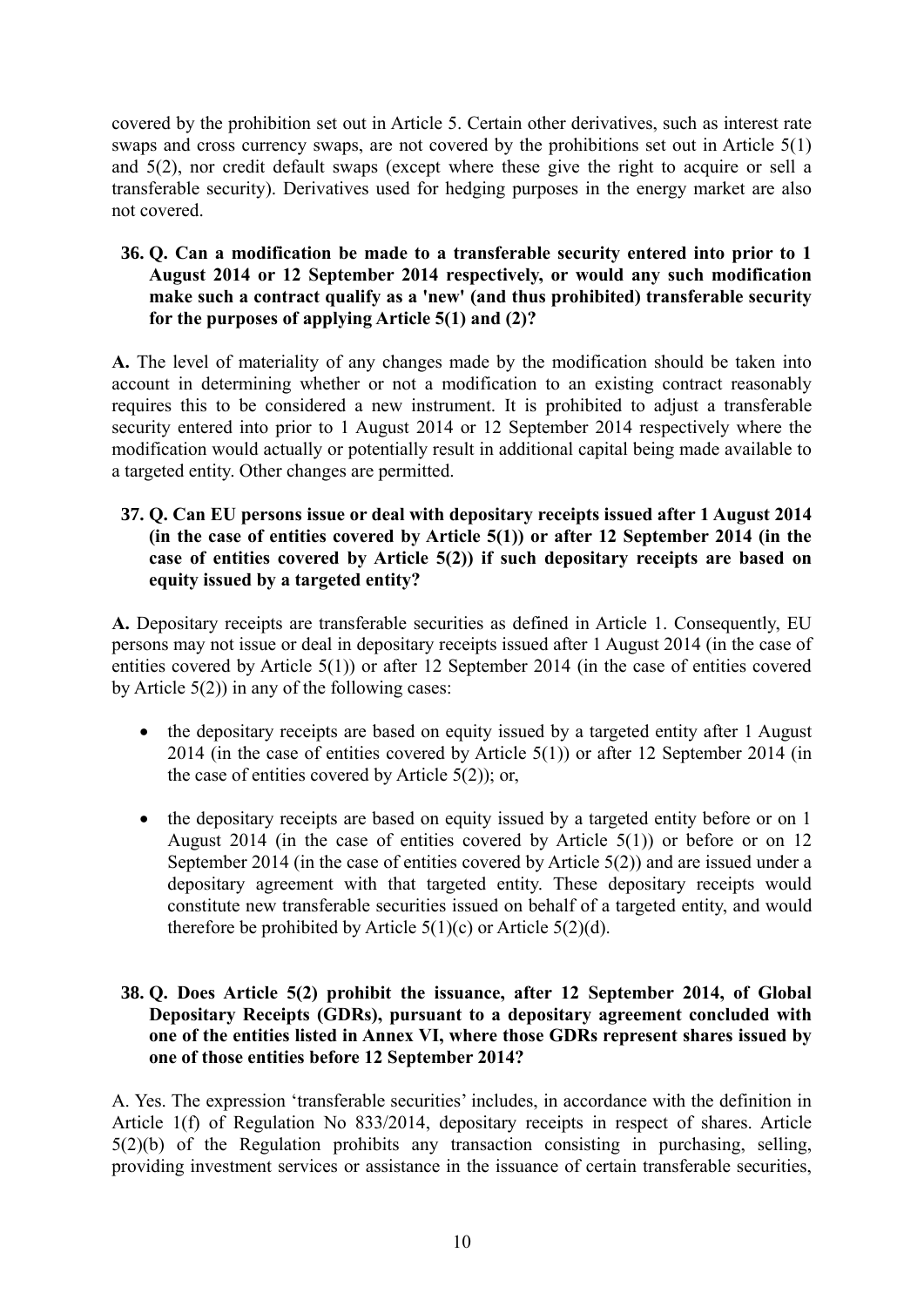issued after 12 September 2014, and any transaction consisting in dealing in such transferable securities, carried out by the entities listed in Annex VI to the Regulation, regardless of their date of issue. The Court of Justice has upheld this interpretation in Case C-72/15 (Rosneft).

### **39. Q. Can EU persons deal in depositary receipts issued after 1 August 2014, where one of the targeted entities (banks) is acting as custodian bank?**

**A.** If a targeted entity (bank) is acting as a custodian for equity issued by a non-targeted entity, EU persons may deal in such depositary receipts, as it does not constitute dealing in new equity from the targeted entity. If the targeted entity is itself the issuer of the equity, the answer to the previous question applies.

### **40. Q. Where the underlying of cash-settled derivatives consists of securities falling under Article 5(1) and 5(2), are transactions with such derivatives permitted under those provisions, so long as this does not involve the actual purchasing, selling, or holding of the underlying securities?**

**A.** The prohibitions of Article 5(1) and 5(2) extend to all "transferable securities". In accordance with Article 1(f)(iii) of the Regulation, as amended, that term includes any other securities "giving the right" to acquire or sell transferable securities, as defined in Article 1(f). In such cases, the prohibitions of Article  $5(1)$  and  $5(2)$  apply regardless of whether or not that right is actually exercised.

# **41. Q. What derivatives are within scope of Article 5(1) and 5(2)?**

**A.** All derivatives covered by Article 1(f) and 1(g) are within the scope of Article 5(1) and 5(2).

### **42. Q. Do promissory notes fall within the scope of Article 5(1) and 5(2)?**

**A.** Promissory notes may have a wide variety of functions. As a form of debt instrument and according to the case, they may be transferable via the money markets or be construed as a bond, which would bring them into the scope of Article 5(1) and 5(2).

If promissory notes are used as a form of payment – for example, if a targeted entity was to issue a non-negotiable promissory note as a means to pay for non-prohibited goods with EU persons – this would not be prohibited. This is consistent with the objectives of Regulation 833/2014, which is to prohibit certain money-flows and money creation between EU persons and targeted entities under Article 5, while leaving legitimate trade unaffected.

# **43. Q. Are bills of lading covered by Article 5(1) and 5(2)?**

**A.** Bills of lading document the carriage of goods and the receipt of the goods by the transporter, and they also often serve as proof of entitlement to the goods. As such, they do not fall under Article 5(1) and 5(2).

However, in negotiable form, bills of lading can be traded for financing purposes. As with any other activity, that trading is subject to Article 12 of Regulation 833/2014 which prohibits circumvention of the Regulation.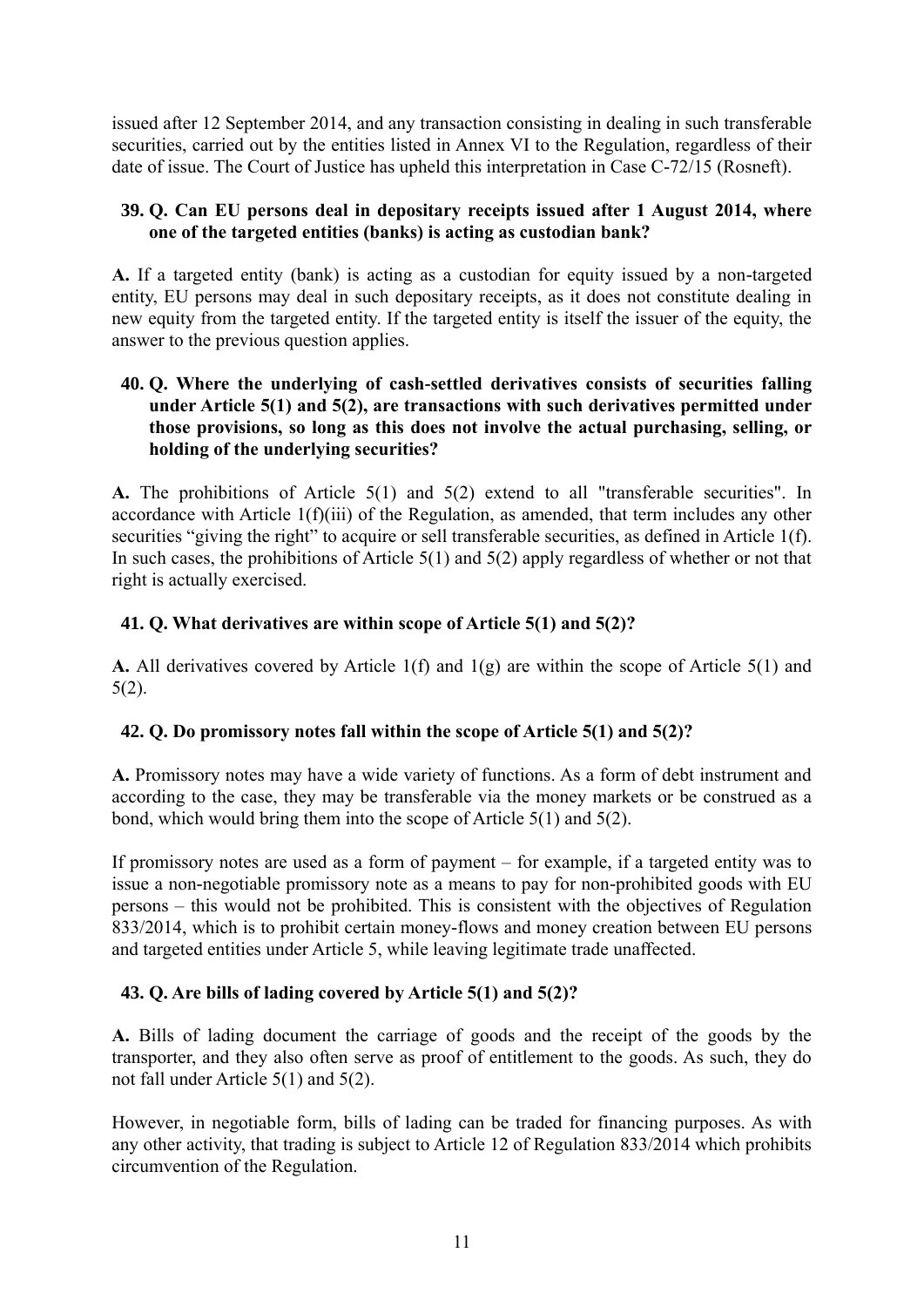**44. Q. If a European central securities depository ('CSD') holds shares in a nontargeted entity, on behalf of a client which is a targeted entity, what restrictions apply to those shares under Article 5? Specifically, if the targeted entity issues depositary receipts on those shares, is the CSD prevented from undertaking any of its functions in relation to the underlying shares in the non-targeted entity?** 

**A.** Depositary receipts fall within the definition of transferable securities in Article 1. Therefore, depositary receipts issued by a targeted entity fall within the prohibitions set out in Article 5. EU persons, including CSDs, are thus subject to Articles 5(1) and 5(2) of Regulation 833/2014 in relation to the depositary receipts issued by a targeted entity.

However, the legitimate safekeeping, custody and settlement of the underlying shares – where these shares are representing capital of a non-targeted entity – is not covered by Article 5.

### **45. Q. Can EU persons enter into repurchase agreements or securities lending agreements with a non-targeted entity using any transferable securities or money market instruments issued by a targeted entity as collateral?**

**A.** If the transferable securities or money market instruments were issued between 1 August 2014 to 12 September 2014 with a maturity exceeding 90 days by entities covered by Article 5(1), or after 12 September 2014 with a maturity exceeding 30 days by entities covered by paragraphs (1) and (2) of Article 5, EU persons are prohibited from entering into repurchase agreements or securities lending agreements where such transferable securities or money market instruments are used as collateral.

The prohibition does not apply when other transferable securities or money market instruments are used as collateral.

# **46. Q. Can EU persons enter into repurchase agreements or securities lending agreements with a targeted entity (bank), if non-prohibited instruments are used as collateral?**

**A.** Repurchase agreements or securities lending agreements are instruments which are normally dealt in on the money market and, therefore, money market instruments as defined in Article 1. EU persons are therefore prohibited from entering into repurchase agreements or securities lending agreements with an entity covered by Article 5(1) regarding transferable securities or money market instruments issued between 1 August 2014 to 12 September 2014 with a maturity exceeding 90 days or after 12 September 2014 with a maturity exceeding 30 days, and by an entity covered by Article 5(2) after 12 September 2014 with a maturity exceeding 30 days.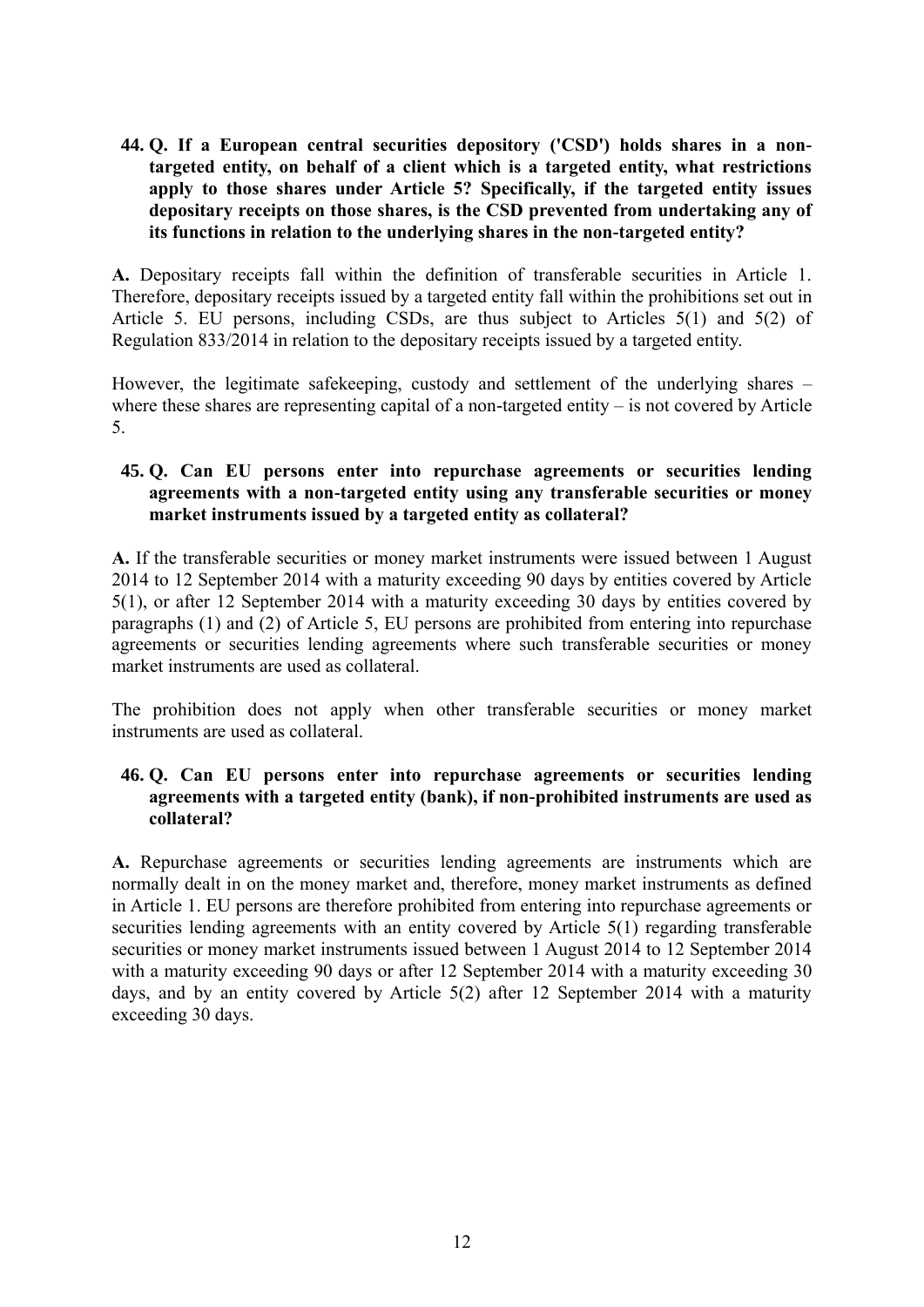### **47. Q. If a targeted entity issues new transferable securities after 1 August 2014 (in the case of entities covered by Article 5(1)) or after 12 September 2014 (in the case of entities covered by Article 5(2)) that are fungible with pre-existing transferable securities, can EU persons still deal in the old securities in the event that is impossible to identify from the pool of assets what was issued before or after the cut-off dates?**

**A.** EU persons may deal in transferable securities issued by a targeted entity before or on 1 August 2014 (in the case of entities covered by Article 5(1)) or 12 September 2014 (in the case of entities covered by Article 5(2)). Practical issues relating to the fungibility of these securities (which are outside the prohibition), with securities issued after, respectively, 1 August 2014 or 12 September 2014 (which may not be dealt with) may arise, however, and market participants bear the onus of ensuring that any trades they enter into do not involve the banned securities.

### **48. Q. Is the provision of financial research in relation to prohibited transferable securities allowed under the Regulation?**

**A.** No. Article 5 states that it is prohibited to directly or "indirectly" provide investment services in relation to transferable securities. Among other things, the definition of investment services in Article 1 of Regulation 833/2014, as amended, includes "investment advice".

While the provision of research is formally different from the provision of advice, it constitutes by its nature a form of indirect advice. The analysis contained in the research document indeed helps a potential investor in taking his/her decisions. This may concern, for example, the decision as to whether to 'hold', 'buy', or 'sell' a particular security. In sum, the provision of financial research should be seen as a form of investment service and is thus prohibited under the Regulation.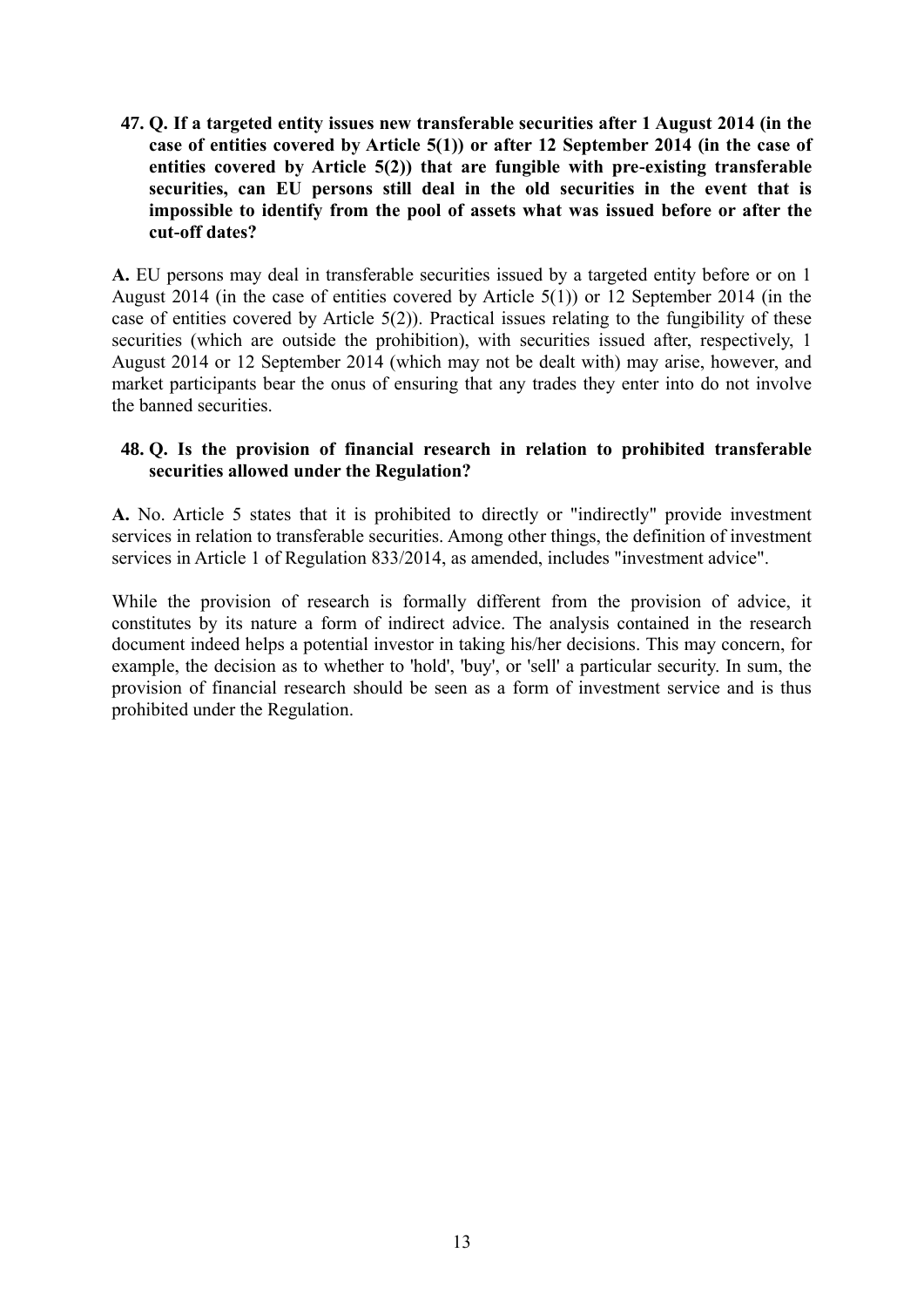| <b>CORRELATION TABLE</b>  |                          |
|---------------------------|--------------------------|
| <b>Previous numbering</b> | <b>Current numbering</b> |
| (doc C(2015)6477)         |                          |
| $\mathbf{1}$              | $\mathbf{1}$             |
| $\boldsymbol{2}$          | $\overline{c}$           |
| $\overline{\mathbf{3}}$   | 8                        |
| $\overline{\mathbf{4}}$   | 9                        |
| 5                         | 10                       |
| 6                         | 11                       |
| $\overline{7}$            | 12                       |
| 8                         | 13                       |
| 9                         | 14                       |
| 10                        | 15                       |
| 11                        | 16                       |
| 12                        | 17                       |
| 13                        | 18                       |
| 14                        | 29                       |
| 15                        | 20                       |
| 16                        | 21                       |
| 17                        | 22                       |
| 18                        | 23                       |
| 19                        | 24                       |
| 20                        | 25                       |
| 21                        | 27                       |
| 22                        | 28                       |
| 23                        | 29                       |
| 24                        | 30                       |
| 25                        | 31                       |
| 26                        | 32                       |
| ${\bf 27}$                | 33                       |
| 28                        | 34                       |
| 29                        | 35                       |
| 30                        | 36                       |
| 31                        | $37\,$                   |
| 32                        | 39                       |
| 33                        | 40                       |
| 34                        | 41                       |
| 35                        | 42                       |
| 36                        | 43                       |